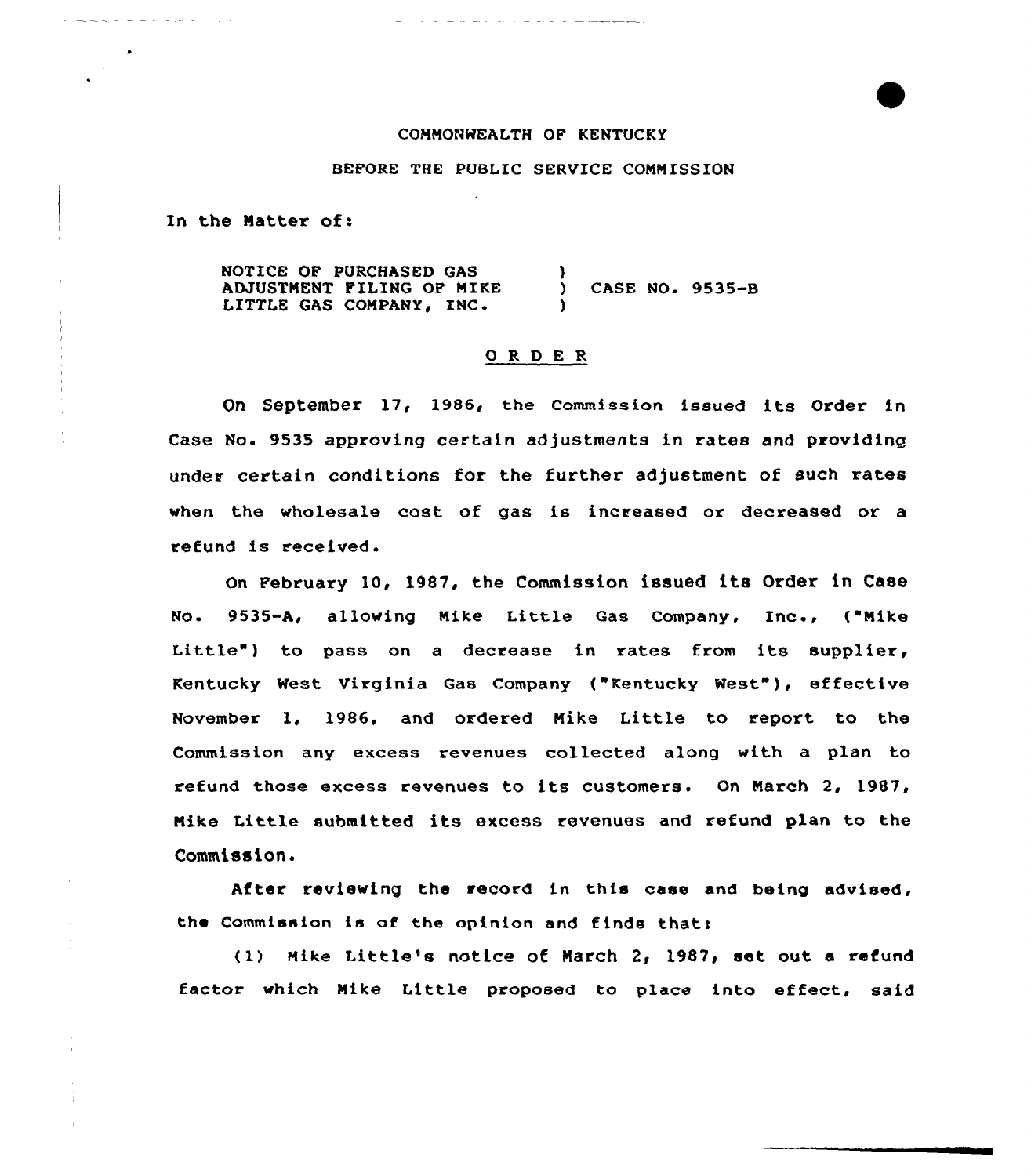refund factor being designed to pass on excess revenues in the amount of  $$1,242$  or  $21.26$  cents per Mcf.

(2) The refund factor should remain in effect for one month or until such time as the full amount plus interest has been returned to Nike Little's customers.

(3) The refund should begin with meter readings taken on January 28, 1987, or as soon as practical thereafter.

(4) Nike Little should refund the amount reported in its application plus interest at a rate equal to the average of the "3-Month Commercial Paper Rates" less 1/2 of 1 percent to cover the cost of refunding. These monthly rates are repoxted in the Federal Reserve Bulletin and the Federal Reserve Statistical Release

IT 18 THEREFORE ORDERED that:

(1) Nike Little shall apply a 21.26 cents per Ncf refund factor as a reduction in the approved purchased gas adjustment beginning with meter readings taken on January 28, 1987, or as soon as practical thereafter, and this refund factor shall remain in effect until such time as necessary so that the total amount vill, or nearly as possible, reflect the amount received. The refund factor will terminate when the amount refunded equals the amount herein reported plus interest.

(2) Within <sup>30</sup> days of the date the refund factor is terminated Nike Little shall file with this Commission <sup>a</sup> summary statement showing a reconciliation of customer billings and the amount refunded.